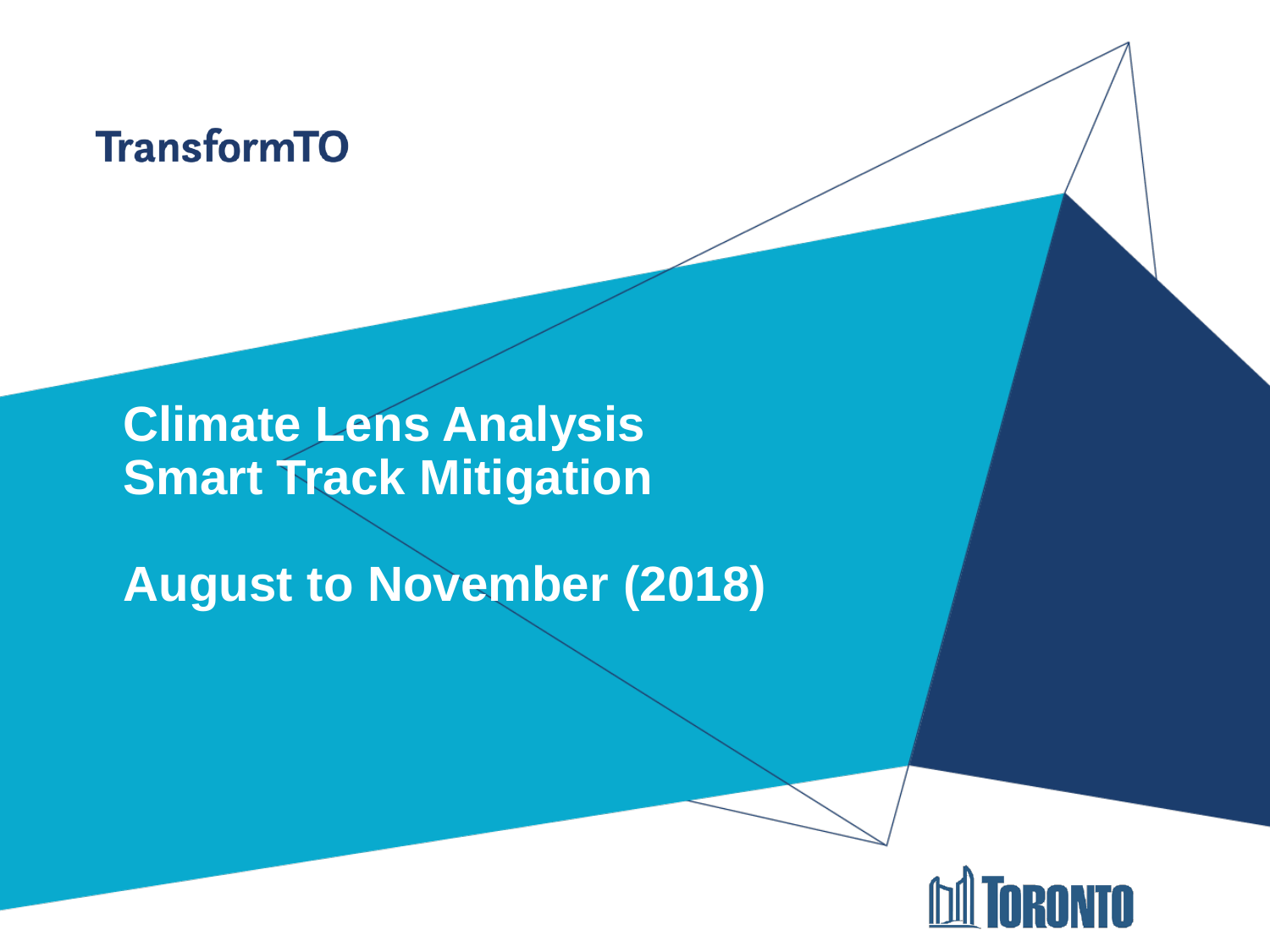### **SmartTrack Station Program**



Support an urban transit network by enhancing the existing transit network by integrating heavy rail station (GO) into system



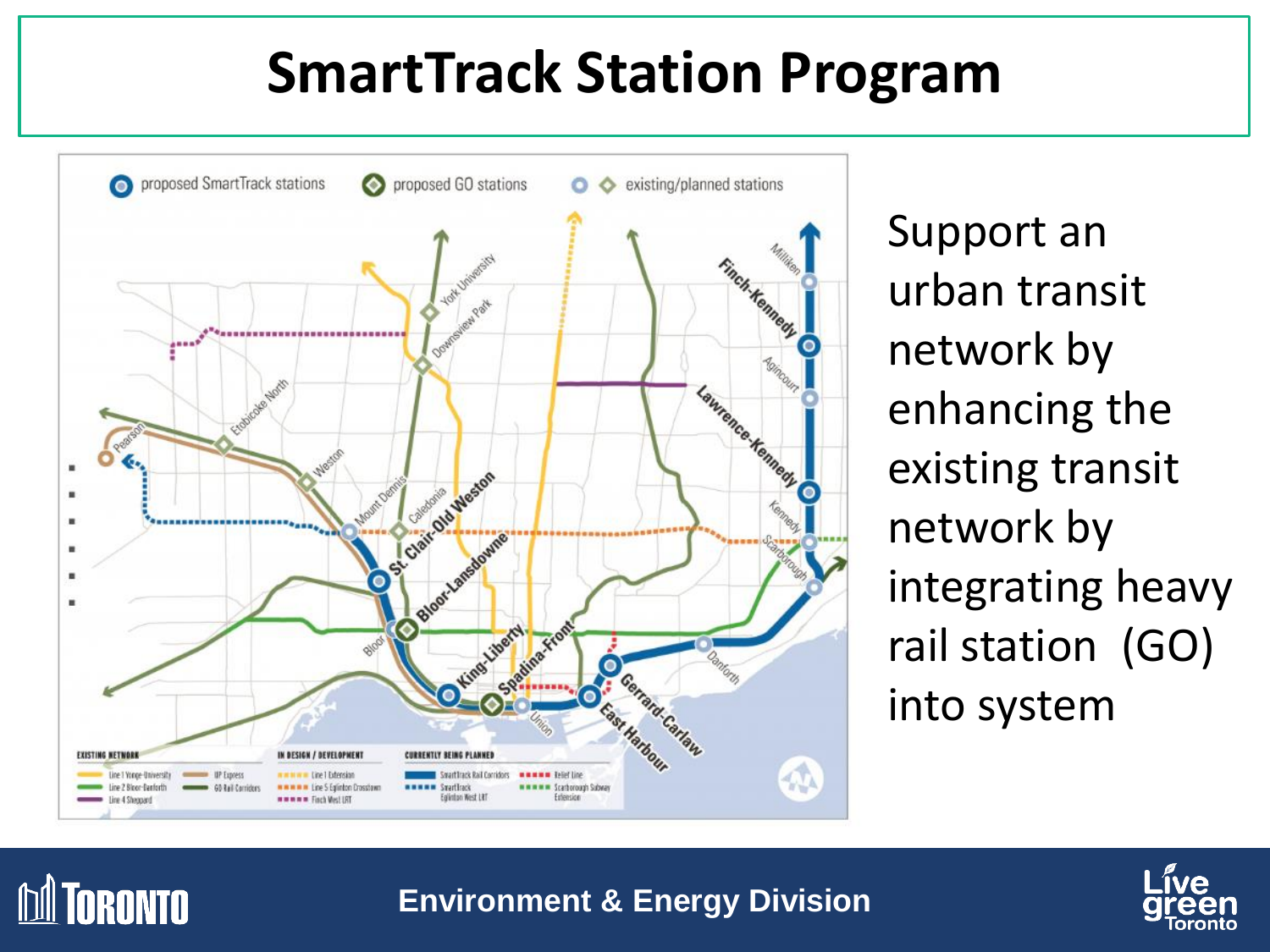## **Project Level Accounting**



Accounting methods are similar with key differences:

- GHG Assessment Boundary: Primary and significant Secondary Impacts (Direct and Indirect Emissions)
- Baseline emissions (without project)
- Projected emissions (with project)
- Climate Lens:
	- Construction emissions
	- Operations emissions
	- Net increase or decrease relative to the 2030 target
	- Project cost per tonne
	- Modal share



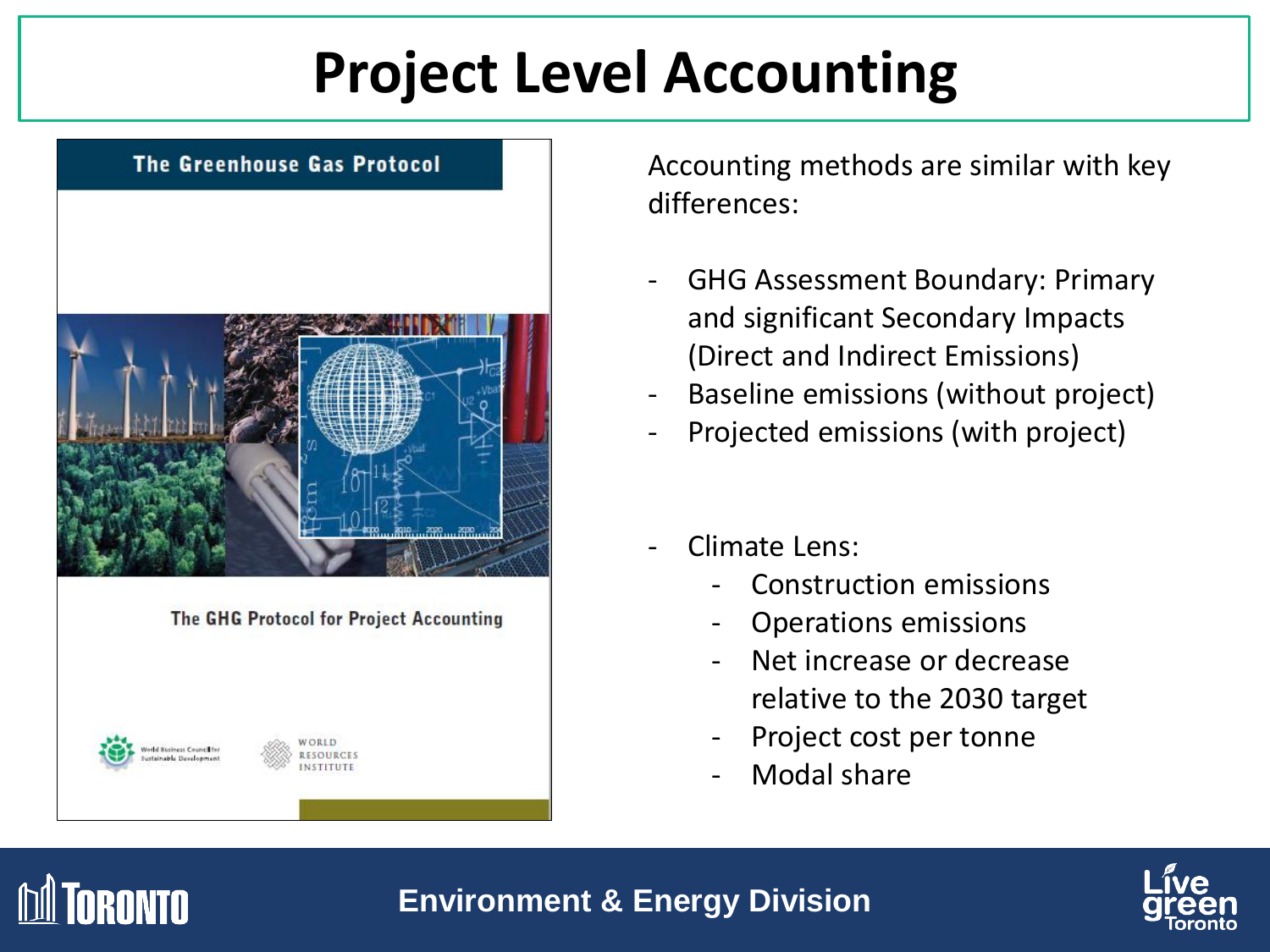## **Assessment Boundary - Spatial and Temporal**

Three main impacts on GHGs will occur from:

- a. Any physical work that by design facilitates modal shift away from Single Occupancy Vehicles (SOV) that cause direct reduction in Vehicles Kilometres Travelled (VKT) (+/- DIRECT)
- a. Future electrification of the GO Expansion lines (Ontario's EF for electricity) (DIRECT)
- b. Reduction of GHGs from residential and employment densification (land use changes) (+/- INDIRECT)

Timeframes: Analysis from 2020 to 2080 (Metrolinx) Built by 2020 and operational by 2025



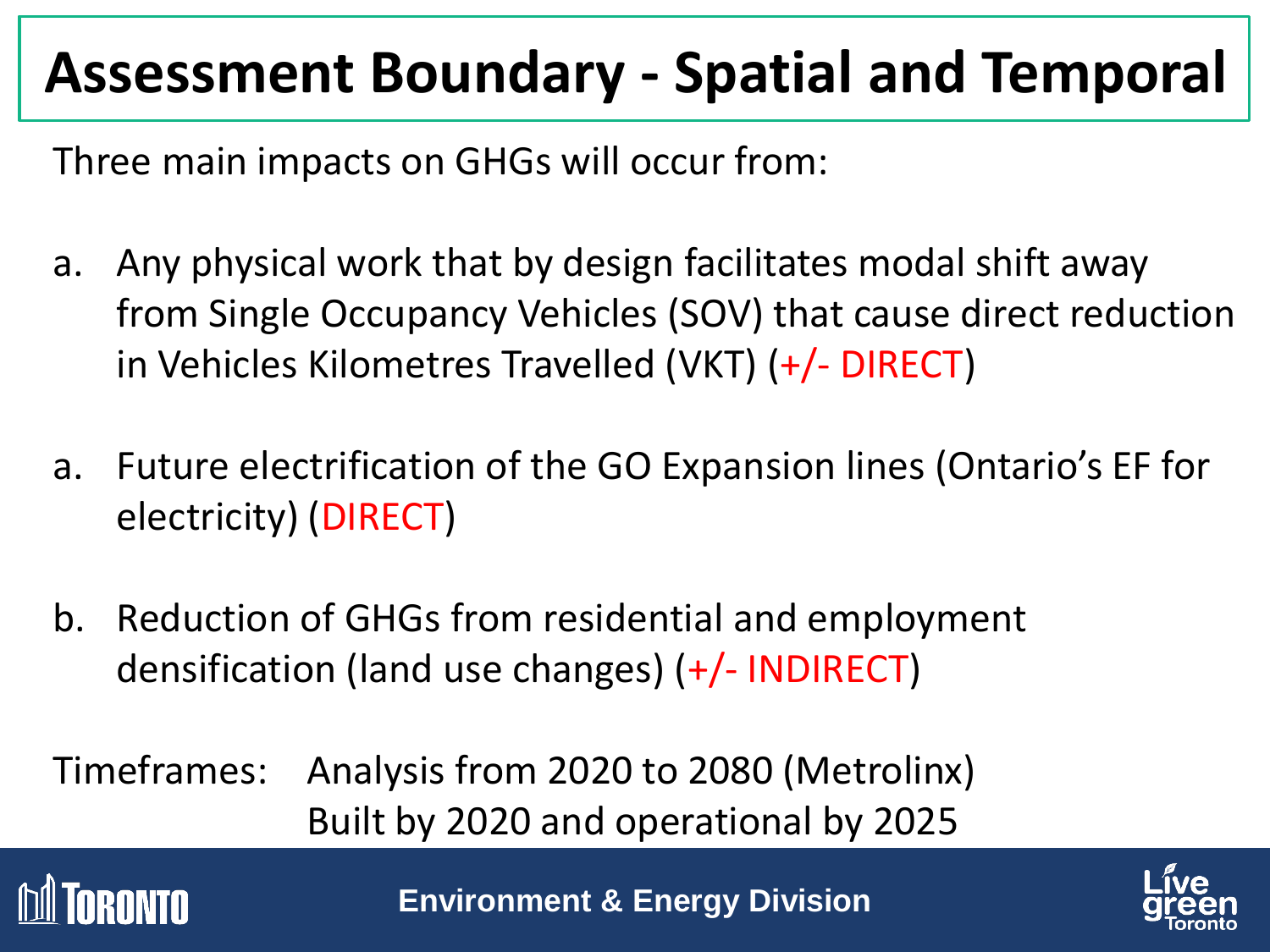#### **Assessment Boundary – Spatial Challenges**





#### **Environment & Energy Division**

**M** TORONTO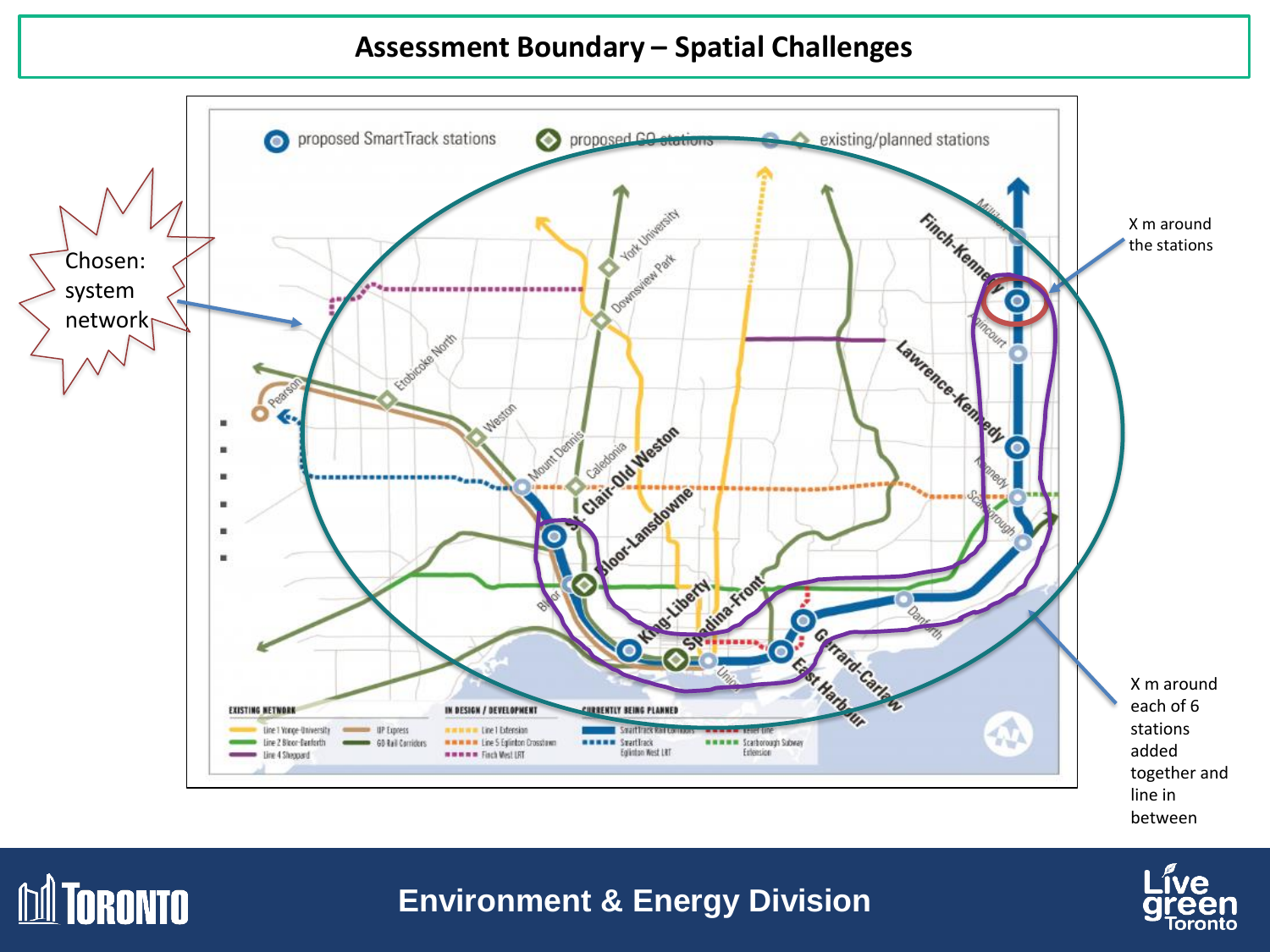Future "no SmartTrack Stations" scenario, network-wide represented by:

- Year 2019 to 2080 VKT and corresponding modal share to represent passenger vehicle usage across the GTHA
- 2019 to 2050 BAP modelled energy emissions data for stationary energy sources located within a 1000 m radius from the centrepoint of each SmartTrack station
- 2019 to 2080 GO Train transition to electric trains



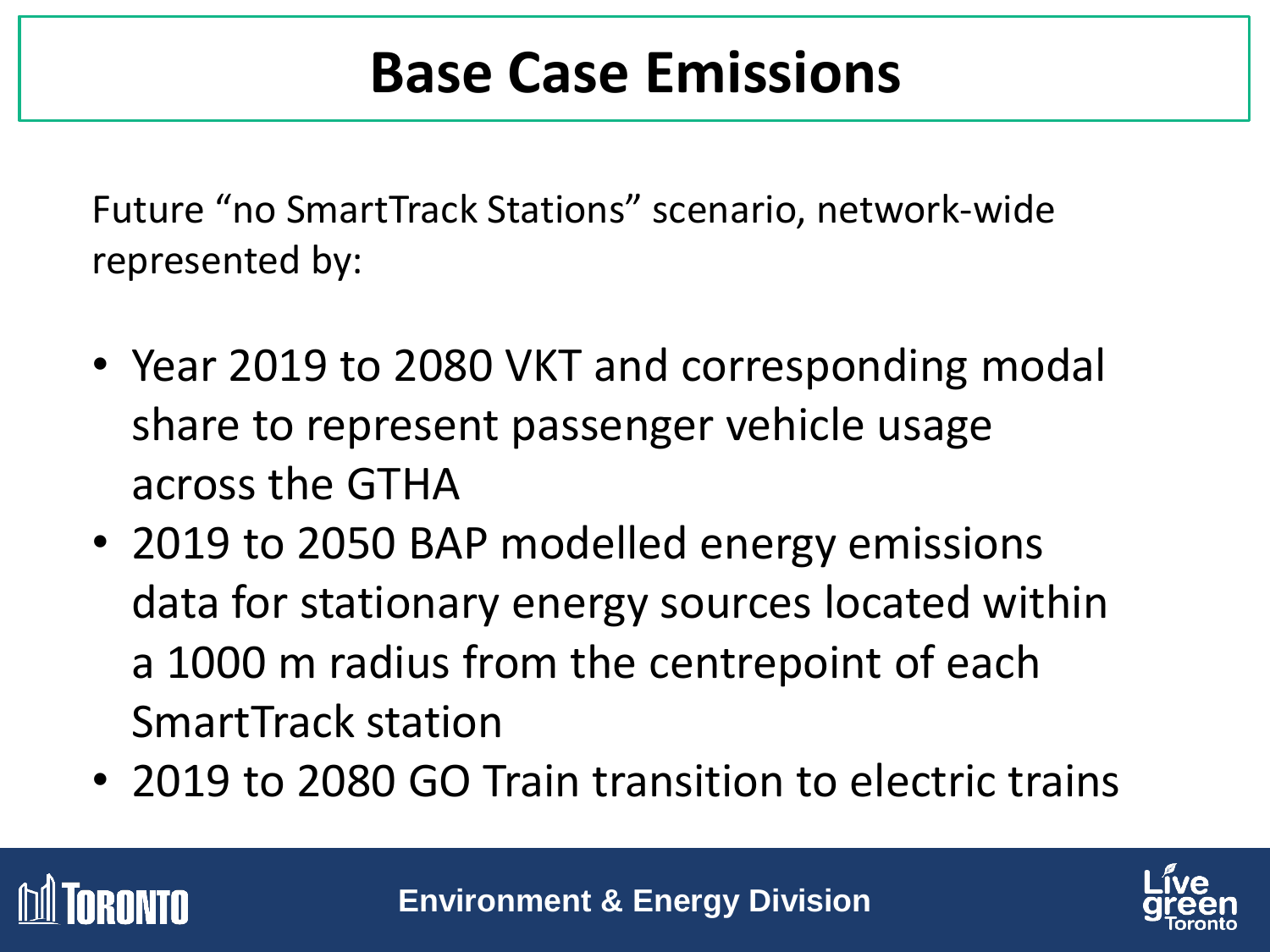## **Estimated Future Emissions**

Estimated SmartTrack Station Program scenario, network-wide represented by:

- A. Construction and Maintenance Phase (2020 to 2025)
- Year 2020 to 2025 VKT and corresponding modal share to represent passenger vehicle usage across the GTHA
- Estimates from Metrolinx GO train diesel emissions
- 2019 to 2050 Low Carbon modelled energy emissions data for stationary energy sources located within a 1000 m radius from the centrepoint of each SmartTrack station
- Tailpipe emissions from primarily non-road diesel vehicles used for construction activities to install station access elements
- Maintenance emissions for access elements



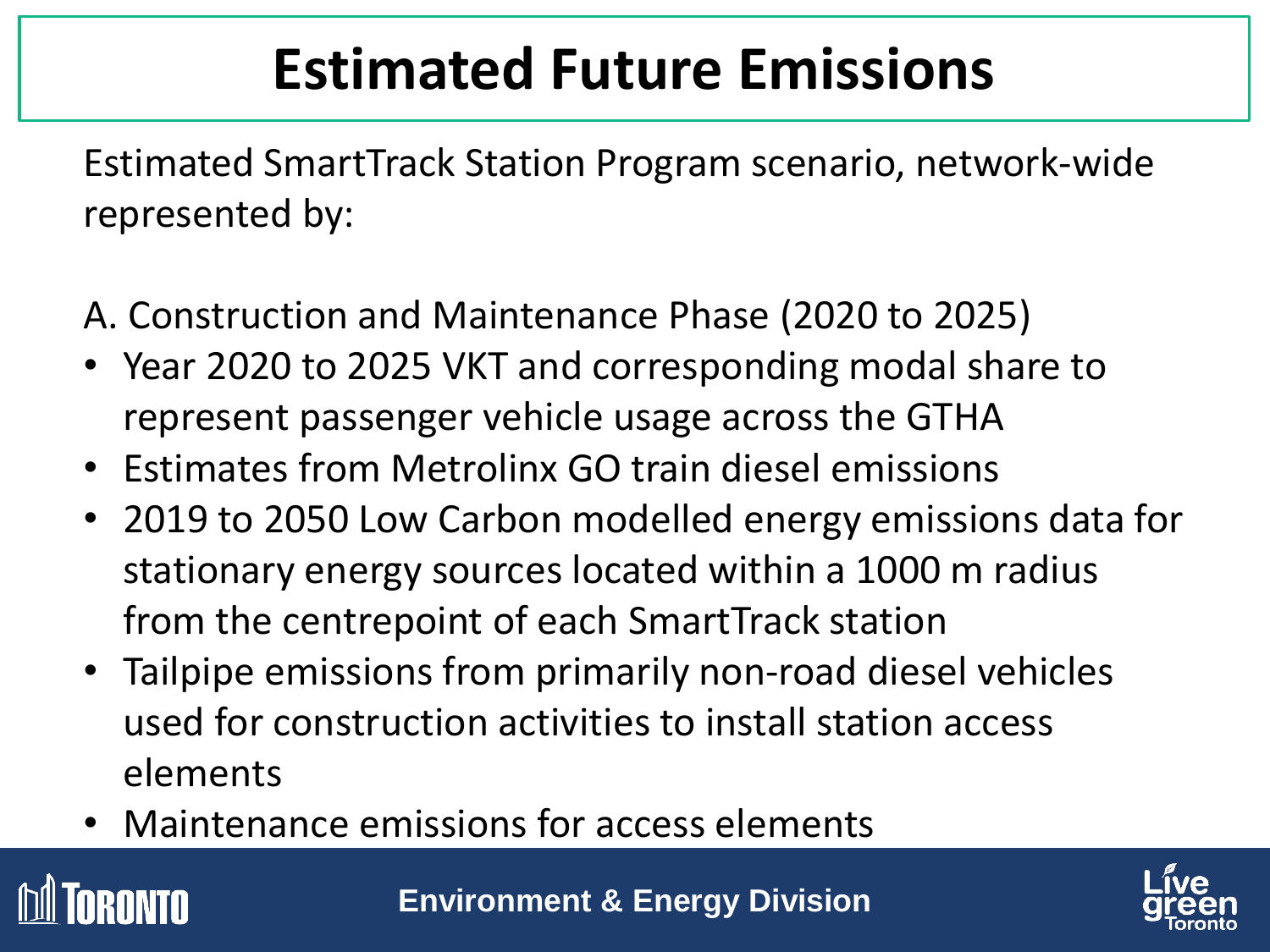## **Estimated Future Emissions (con't)**

- B. Operational Emissions (2026-2080)
- Year 2026 to 2080 VKT and corresponding modal share to represent passenger vehicle usage across the GTHA
- Estimates from Metrolinx GO train with linear decrease in diesel and increase in electricity starting in 2030
- 2019 to 2050 Low Carbon modelled energy emissions data for stationary energy sources located within a 1000 m radius from the centrepoint of each SmartTrack station



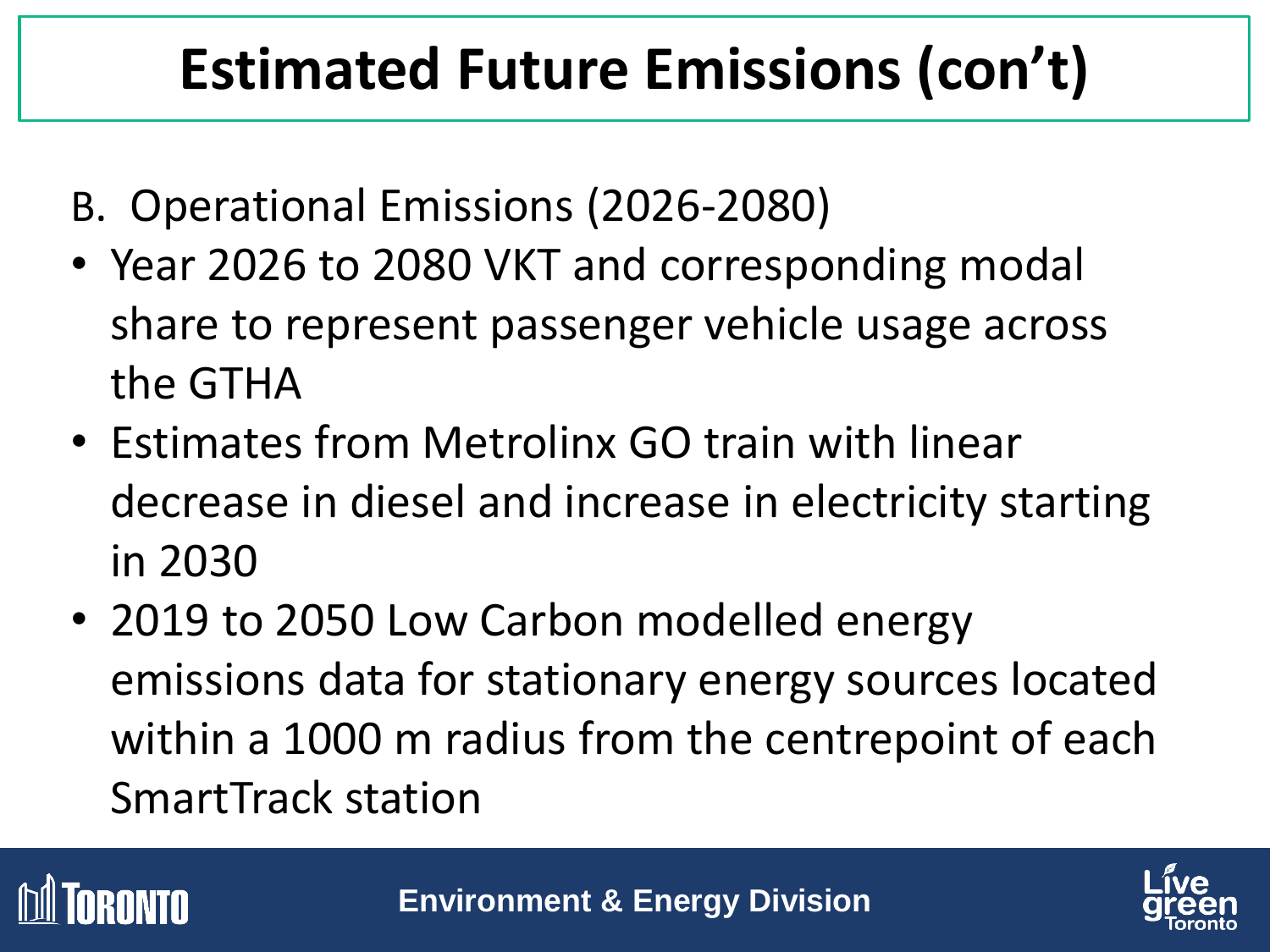## Challenges Challenges

- Identifying opportunities at a post-design stage analysis but having enough concrete info to do an analysis
- Defining an appropriate spatial scale of impacts (whole system, station by station)
- Difficulty in matching available data with overlaying spatial scales
- Literature not currently available or includes stages out of scope of Climate Lens
- Unknown transit benefits analysis eg. Land use, reduced congestion
- No standard calculator or approach



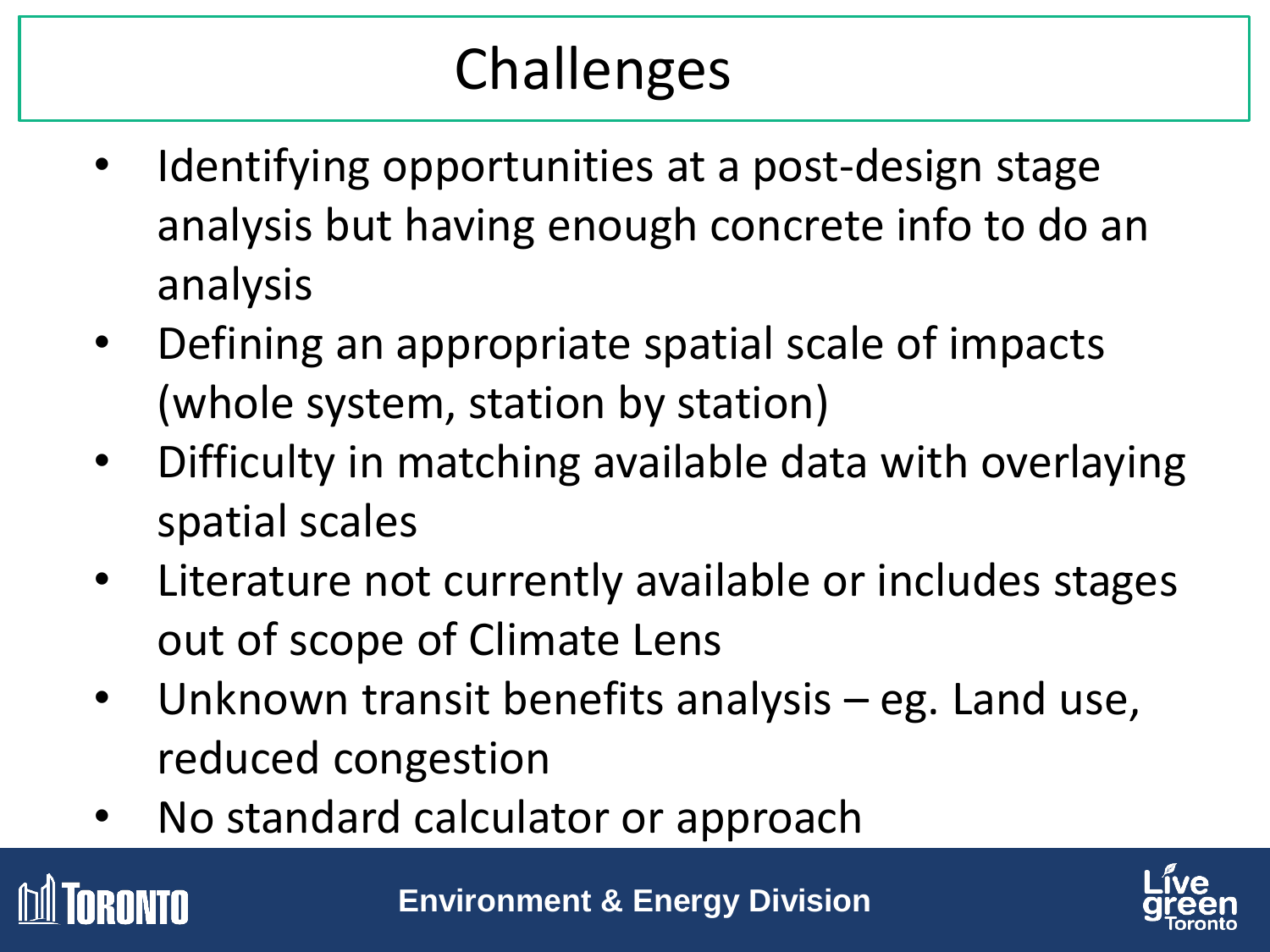### Resources

- $\checkmark$  ISO Documents ISO 14064-2 (training course and certification)
- $\checkmark$  Infrastructure Carbon Estimator (Construction Emissions)
- $\checkmark$  [https://www.fhwa.dot.gov/environment/sustainability/energy/tools/carbon\\_estimato](https://www.fhwa.dot.gov/environment/sustainability/energy/tools/carbon_estimator/) r/
- $\checkmark$  S. Saxe et al., 2017. The net greenhouse gas impact of the Sheppard Subway line, Transportation Research Part D, 51, p.261-275
- $\checkmark$  Norman, J., MacLean, H. and Kennedy C. 2006. Comparing High and Low Residential Density: Life-Cycle Analysis of Energy Use and Greenhouse Gas Emissions. Journal of Urban Planning and Development, 132(1), 10-21
- $\checkmark$  Regional (or local) planning demand models
- $\checkmark$  Community Inventory (local transit authorities, MTO, VKT)
- $\checkmark$  Conceptual designs

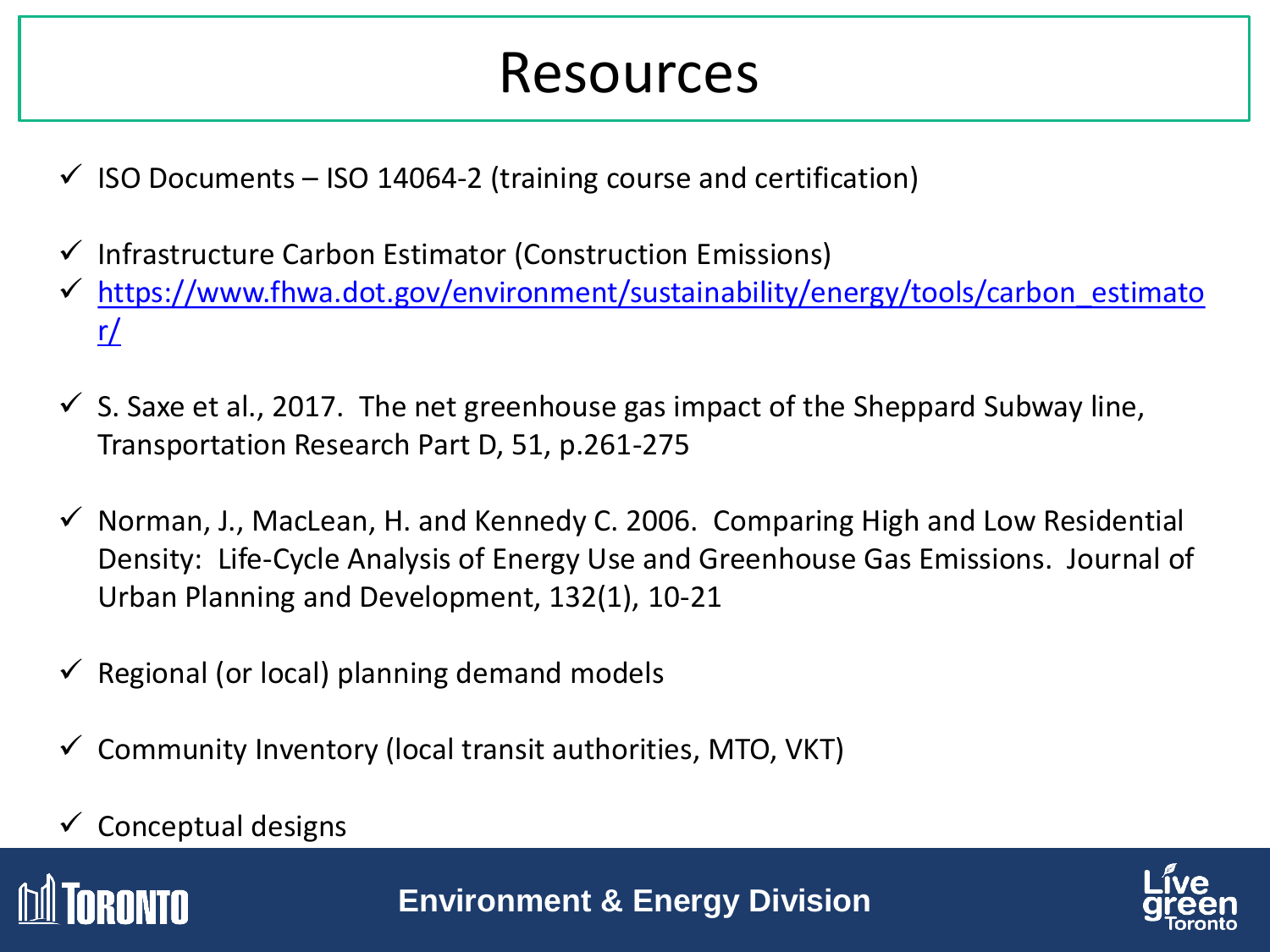## Toronto Supports Climate Lens Thinking

- Ties community impacts directly to Canada's Nationally Determined Contributions (NDCs)
- Recognizes climate implications at every stage of the project and encourages thinking on long term causal relationships with carbon emissions
	- Construction emissions
	- Operations and maintenance emissions
	- Sources and sinks
	- Land use impacts
- Identify opportunities where emissions can be reduced during the project cycle and encourage quantifying what those reductions might be if implemented
- Builds capacity as many Divisions will need to be involved and socializes concept that producing carbon will come at some